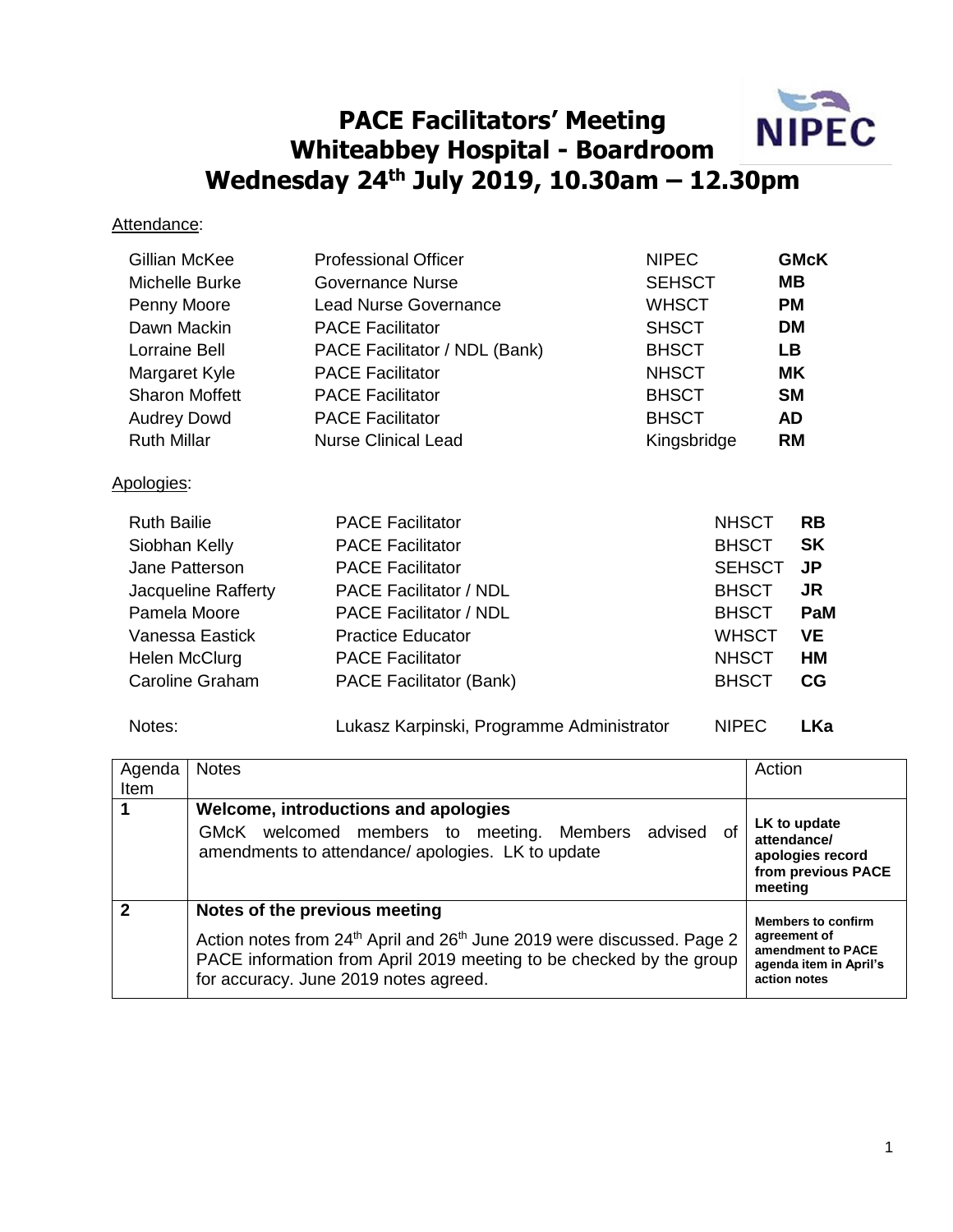| $\overline{\mathbf{3}}$ | <b>Matters arising</b>                                                                                                                                                                                                                                                                                                                                                                                                                                                                                                                                                                                                                                                                                                                                                                                                                                                                                                                                                         |                                                                                                                                                                                           |  |
|-------------------------|--------------------------------------------------------------------------------------------------------------------------------------------------------------------------------------------------------------------------------------------------------------------------------------------------------------------------------------------------------------------------------------------------------------------------------------------------------------------------------------------------------------------------------------------------------------------------------------------------------------------------------------------------------------------------------------------------------------------------------------------------------------------------------------------------------------------------------------------------------------------------------------------------------------------------------------------------------------------------------|-------------------------------------------------------------------------------------------------------------------------------------------------------------------------------------------|--|
|                         | a) PACE                                                                                                                                                                                                                                                                                                                                                                                                                                                                                                                                                                                                                                                                                                                                                                                                                                                                                                                                                                        |                                                                                                                                                                                           |  |
|                         | Newsletter<br>GMcK advised the Newsletter is completed and online for<br>sharing. GMcK thanked everyone for their contributions. For the<br>next edition, NIPEC will forward requests for information in<br>October 2019.                                                                                                                                                                                                                                                                                                                                                                                                                                                                                                                                                                                                                                                                                                                                                      |                                                                                                                                                                                           |  |
|                         | <b>Resources to support PACE implementation</b>                                                                                                                                                                                                                                                                                                                                                                                                                                                                                                                                                                                                                                                                                                                                                                                                                                                                                                                                |                                                                                                                                                                                           |  |
|                         | GMcK advised that PACE presentation is in progress and will be<br>shared with the group when completed. Will include information<br>regarding chronic care needs and retrospective record keeping                                                                                                                                                                                                                                                                                                                                                                                                                                                                                                                                                                                                                                                                                                                                                                              |                                                                                                                                                                                           |  |
|                         | Repetitive care interventions/chronic care needs                                                                                                                                                                                                                                                                                                                                                                                                                                                                                                                                                                                                                                                                                                                                                                                                                                                                                                                               |                                                                                                                                                                                           |  |
|                         | GMcK advised group she had discussed this item with AR.<br>Proposed and agreed outcomes discussed in meeting were:<br>If care need is stable, unchanging and is not an acute care<br>need, PACE record should be rewritten weekly [not including<br>when person's needs change, person's input to their care (P)<br>or evaluation of the person (E)]. Clear timeline and note of<br>professional's name should be documented when recording<br>which assessment and plan of care is being referenced when<br>documenting care need(s)<br>If person's need(s) change, a new and complete PACE<br>record must be documented<br>New continuation booklet weekly (if necessary), in line with<br>rewritten nursing assessment and plan of care<br>Care needs under the individual P, A, C and E can be<br>$\overline{\phantom{a}}$<br>recorded together or each care need recorded separately<br>Certain care needs can have P,A,C and E documented<br>together e.g. cut on finger |                                                                                                                                                                                           |  |
|                         | Group came to agreement that needs would be termed 'acute'<br>(ongoing and changing) and 'existing' (ongoing but unchanging)                                                                                                                                                                                                                                                                                                                                                                                                                                                                                                                                                                                                                                                                                                                                                                                                                                                   | <b>GMcK to highlight in</b><br><b>PACE resources that on</b><br>admission, 'A' may                                                                                                        |  |
|                         | PM requested if the A (on admission) could be highlighted in the<br>resources as only accurate at that point of assessment. It may<br>be subject to change as person's condition changes, potentially<br>rapidly e.g. an acute event when admitted. Same will be included<br>in resources                                                                                                                                                                                                                                                                                                                                                                                                                                                                                                                                                                                                                                                                                      | only be accurate at<br>point of admission                                                                                                                                                 |  |
|                         | Retrospective record keeping                                                                                                                                                                                                                                                                                                                                                                                                                                                                                                                                                                                                                                                                                                                                                                                                                                                                                                                                                   | GMcK to take<br>the<br>retrospective<br>record                                                                                                                                            |  |
|                         | GMcK updated group regarding coroner's video/presentation<br>and expressed opinion that retrospective recording is when a<br>nurse leaves shift. Discussion regarding what to document when<br>notes are completed after care provided. MB suggested writing<br>'retrospective' in the notes. GMcK advised that it may be<br>necessary to write a short rationale if a late entry to notes is made<br>during the shift.<br>Members concerned this may lead to<br>meaningless documentation. Same to be further discussed at                                                                                                                                                                                                                                                                                                                                                                                                                                                    | keeping enquiries to<br><b>Working Group meeting</b><br>on 25th July 2019.<br>Retrospective<br>record<br>keeping<br>guidance to<br>follow<br>post<br><b>RCN</b><br>session<br>with<br>the |  |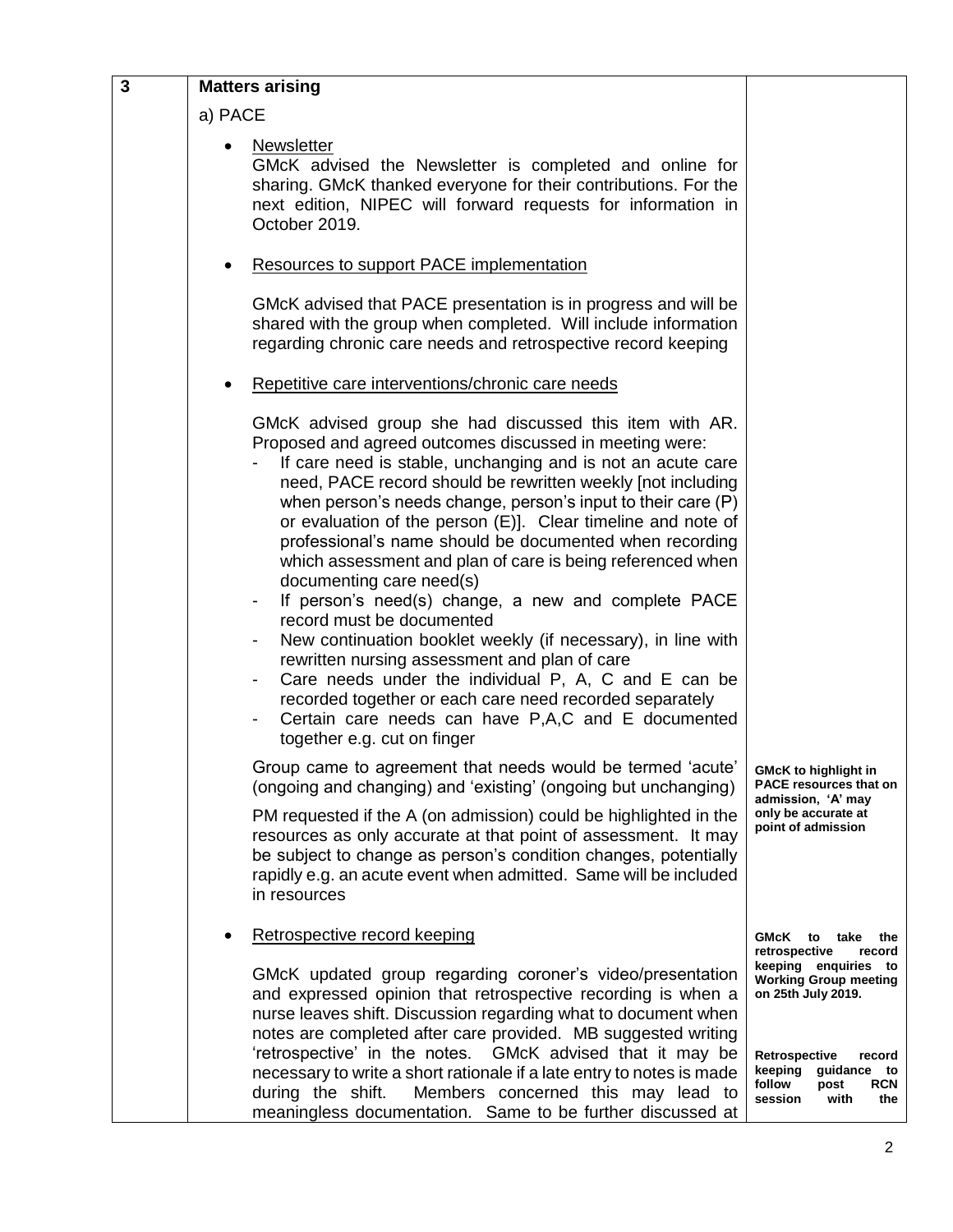| working group. DM advised that, as per NMC, there is a<br>difference between contemporaneous and timely record keeping.<br>The group suggested providing guidance after the RCN session<br>with the coroner on 5 <sup>th</sup> September 2019.                                                                                                                                                                                                                                                                                                                                                                                      | 5 <sup>th</sup><br>coroner<br>on<br>September 2019                                                                                                                                                                       |
|-------------------------------------------------------------------------------------------------------------------------------------------------------------------------------------------------------------------------------------------------------------------------------------------------------------------------------------------------------------------------------------------------------------------------------------------------------------------------------------------------------------------------------------------------------------------------------------------------------------------------------------|--------------------------------------------------------------------------------------------------------------------------------------------------------------------------------------------------------------------------|
| b) Adult Regional document                                                                                                                                                                                                                                                                                                                                                                                                                                                                                                                                                                                                          |                                                                                                                                                                                                                          |
| Update regarding printing handling error                                                                                                                                                                                                                                                                                                                                                                                                                                                                                                                                                                                            |                                                                                                                                                                                                                          |
| GMcK advised that PHA QSE forwarded for regional learning and<br>no further affected documented located.                                                                                                                                                                                                                                                                                                                                                                                                                                                                                                                            |                                                                                                                                                                                                                          |
| Training for bank/agency staff                                                                                                                                                                                                                                                                                                                                                                                                                                                                                                                                                                                                      |                                                                                                                                                                                                                          |
| GMcK update: awaiting returns from Workforce leads to AR re.<br>way forward                                                                                                                                                                                                                                                                                                                                                                                                                                                                                                                                                         |                                                                                                                                                                                                                          |
| <b>Audit of records</b>                                                                                                                                                                                                                                                                                                                                                                                                                                                                                                                                                                                                             |                                                                                                                                                                                                                          |
| GMcK advised that 10 records per ward per quarter are to be<br>audited to feed into Steering Group 'Recording Care Quarterly<br>Quality Focus'. GMcK advised that Trusts should forward any<br>concerns in relation to IT systems. PM advised that QQF is RAG<br>in presentation and 95% standard can be discouraging for staff<br>when not achieved. Same to be reviewed and discussed with<br>AR as GMcK unfamiliar with origins of QQF for Recording Care<br>Steering Group reporting. PACE group advised that indicator<br>reporting is under review.                                                                           | GMcK<br>advised<br>that<br>Trusts should forward<br>any concerns in relation<br>to IT systems<br>and<br>collation<br>of<br><b>NOAT</b><br>results<br>RAG presentation and<br>% of achievement to be<br>discussed with AR |
| NOAT audit tool review had been planned later in 2019 but has<br>been brought forward, as discussed at last month's meeting<br>following members raising queries in relation to some indicators.<br>GMcK advised she cannot proceed with review until all Trusts<br>have forwarded comments/ proposed amendments. The group<br>was asked to forward these. Group reminded that patient notes<br>should be audited on last 72 hours of nurses' record keeping (as<br>close to 72 hours as possible in relation to patient stay). SM<br>advised that wards have a varying number of beds but same<br>standards of reporting required. | <b>TMND</b><br>officers<br>to<br>forward<br>comments/<br>proposed amendments<br>for NOAT audit tool to<br><b>GMcK</b>                                                                                                    |
| Falls prevention information<br>GMcK updated that Working Group, as directed by Steering<br>Group, will review the information in the new adult inpatient care<br>setting record and advise of a way forward to support nurses<br>with assessing and planning care relating to falls prevention and<br>documenting falls prevention measures                                                                                                                                                                                                                                                                                        |                                                                                                                                                                                                                          |
| c) Steering Group                                                                                                                                                                                                                                                                                                                                                                                                                                                                                                                                                                                                                   |                                                                                                                                                                                                                          |
| Update                                                                                                                                                                                                                                                                                                                                                                                                                                                                                                                                                                                                                              |                                                                                                                                                                                                                          |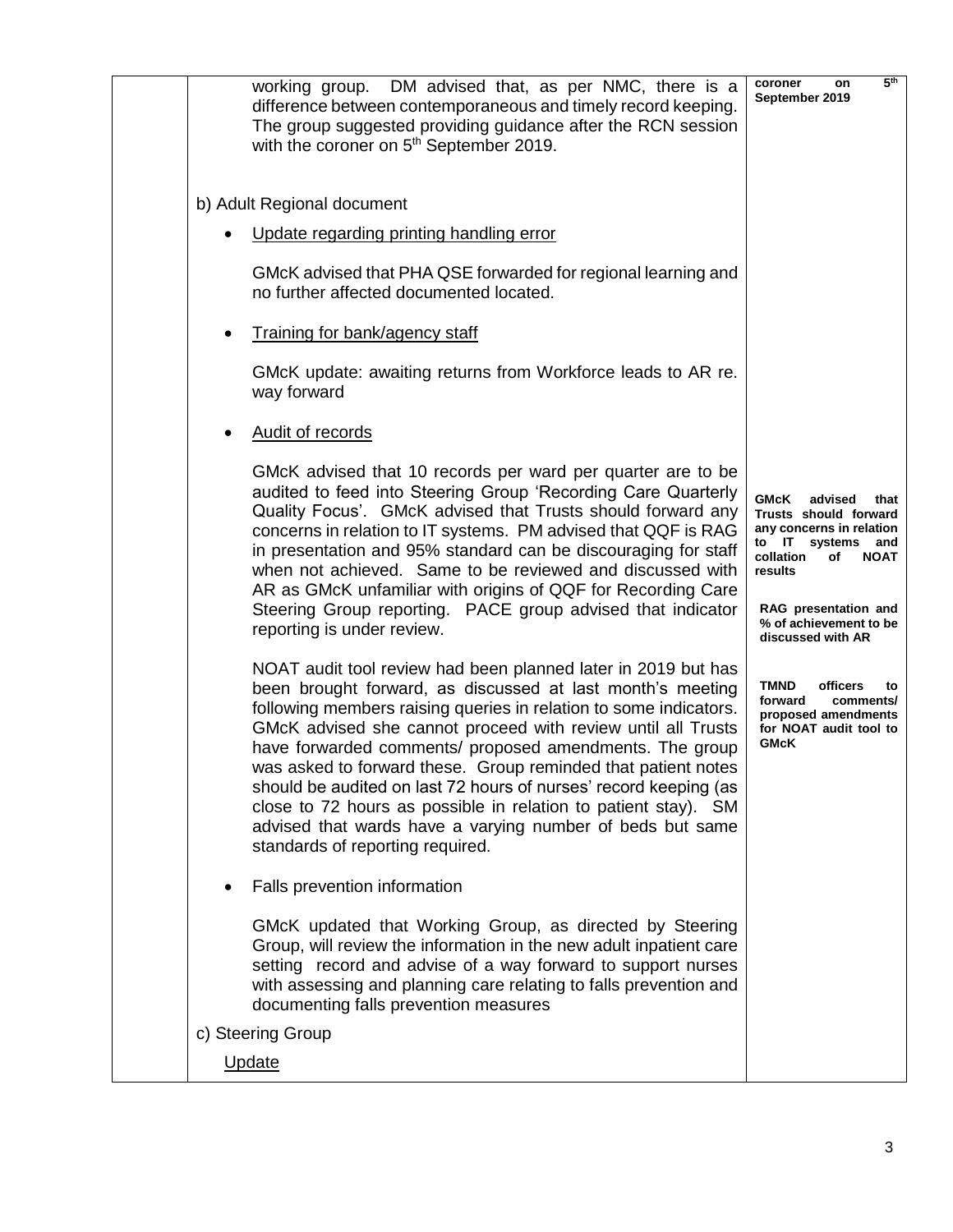|   | GMcK advised the group regarding recruitment for new TNMD<br>officers in the region and monitoring process within the DoH and<br><b>NIPEC</b><br>Update given throughout meeting at relevant agenda items                  |  |
|---|----------------------------------------------------------------------------------------------------------------------------------------------------------------------------------------------------------------------------|--|
|   | d) Work streams                                                                                                                                                                                                            |  |
|   | Discussed in above agenda items.                                                                                                                                                                                           |  |
|   | e) Encompass update                                                                                                                                                                                                        |  |
|   | GMcK advised of first Encompass visit to SEHSCT in July 2019 with<br>positive nursing and PACE recognition by Encompass representatives<br>(Programme Director unable to attend). Second visit in NHSCT in August<br>2019. |  |
| 4 | <b>Any Other Business</b>                                                                                                                                                                                                  |  |
|   | GMcK advised the group regarding review of PACE by Ulster University<br>and Queen University Belfast. Review to commence in January 2020.                                                                                  |  |
|   | Date and time of next meeting:<br>Wednesday $28th$ August 2019, 10.30 am - 12.30pm, NIPEC Meeting<br>Room                                                                                                                  |  |

| <b>ACTION</b>                                                                                               | Comment              | Completed/Ongoing |
|-------------------------------------------------------------------------------------------------------------|----------------------|-------------------|
| Wednesday 24th April 2019                                                                                   |                      |                   |
| Ideas for PACE branding to be forwarded to GMcK.                                                            |                      | <b>Ongoing</b>    |
| PACE support resources to be developed between<br>May and June.                                             |                      | <b>Ongoing</b>    |
| GMcK to enquire regarding possibility of capturing<br>numbers viewing adult admission booklet.              | NA as of Aug 19      | <b>Completed</b>  |
| Wednesday 26th June 2019                                                                                    |                      |                   |
| New member nominations to be forwarded to NIPEC                                                             | <b>Nil forwarded</b> | <b>Completed</b>  |
| Repetitive care interventions/chronic care needs to<br>be discussed at next meeting in July 2019.           |                      | <b>Completed</b>  |
| AR to clarify with SG way forward in relation to<br>retrospective notes.                                    |                      | <b>Completed</b>  |
| The group to forward any concerns in relation to<br>creation of IT systems to collate audit results.        | <b>Nil forwarded</b> | <b>Completed</b>  |
| Wednesday 24th July 2019                                                                                    |                      |                   |
| LK to update attendance/ apologies record from<br>previous PACE meeting                                     |                      | <b>Completed</b>  |
| Members to confirm agreement of amendment to<br>PACE agenda item in April's action notes                    |                      | <b>Ongoing</b>    |
| GMcK to highlight in PACE resources that on<br>admission, 'A' may only be accurate at point of<br>admission |                      | <b>Completed</b>  |
| GMcK to take the retrospective record keeping<br>enquiries to Working Group meeting on 25th July<br>2019    |                      | <b>Completed</b>  |